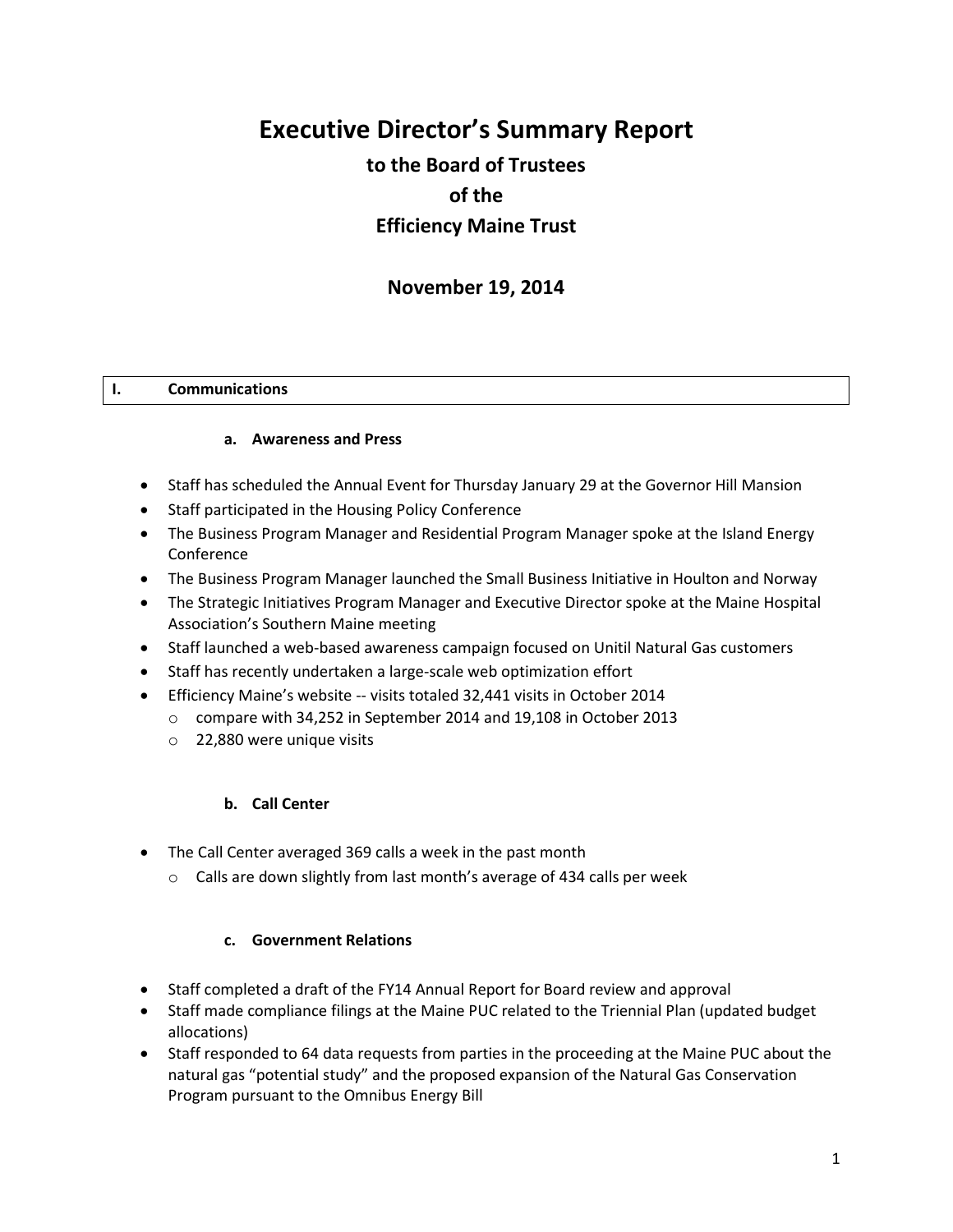#### **II. Program Highlights**

#### **a. Business Program**

#### As of 10/31/2014

# **i. Business Incentive Program – Electric**

- \$3.6 million invested (41% of budget) invested YTD, up from \$2.7 million the prior month, with 33% of the year gone by
	- o Leveraging \$6.3 million in private investment (up from \$4.7 last month)
- 1,270 projects completed (up from 957 last month and 557 the month before) across 1,056 participants
- 20,256 MWh of annual savings achieved, or 40% of the way to the full year goal of 51,027 MWh with 33% of the year gone by
- Custom projects
	- o Pipeline consists of 33 projects under consideration, representing 5,686 MWh annual savings and more than \$650,000 in incentives
- Program Development
	- $\circ$  Growing # of qualified partners (QPs): 424 companies and 600 individuals
		- **EXED** Launched the new QP training in an online format, with tracking capability, providing easier access for busy contractors/vendors
	- o Focus groups:
		- Focus group for Advanced Lighting Controls, planning meeting  $1<sup>st</sup>$  week of December with combination of manufacturers, suppliers and installers
		- Reached out to HVAC installers for upstream HVAC program initial responses received show installer interest and significant opportunity for roof-top units that are currently missed opportunities for existing HVAC program
	- o Potential Up-streaming HVAC In development
	- o New measures in development:
		- LED roadway fixtures for utility pole-mounted applications: retrofit (replacement of existing), new fixtures (not retrofit kits), for municipalities only
		- **EXELGED** stairway lighting (includes integrated controls)
		- LED interior luminaires for direct/indirect lighting (include strip lighting)
		- Upstream lighting (LED Screw-In's) for wholesalers going live 12/1/2015
- Recent Outreach
	- o Presented "Managing Energy Costs" for Long Term Care facilities @ Maine Health Care Association
	- o Attended GrowSmart Summit
	- o Served on Energy Panel for Androscoggin Chamber of Commerce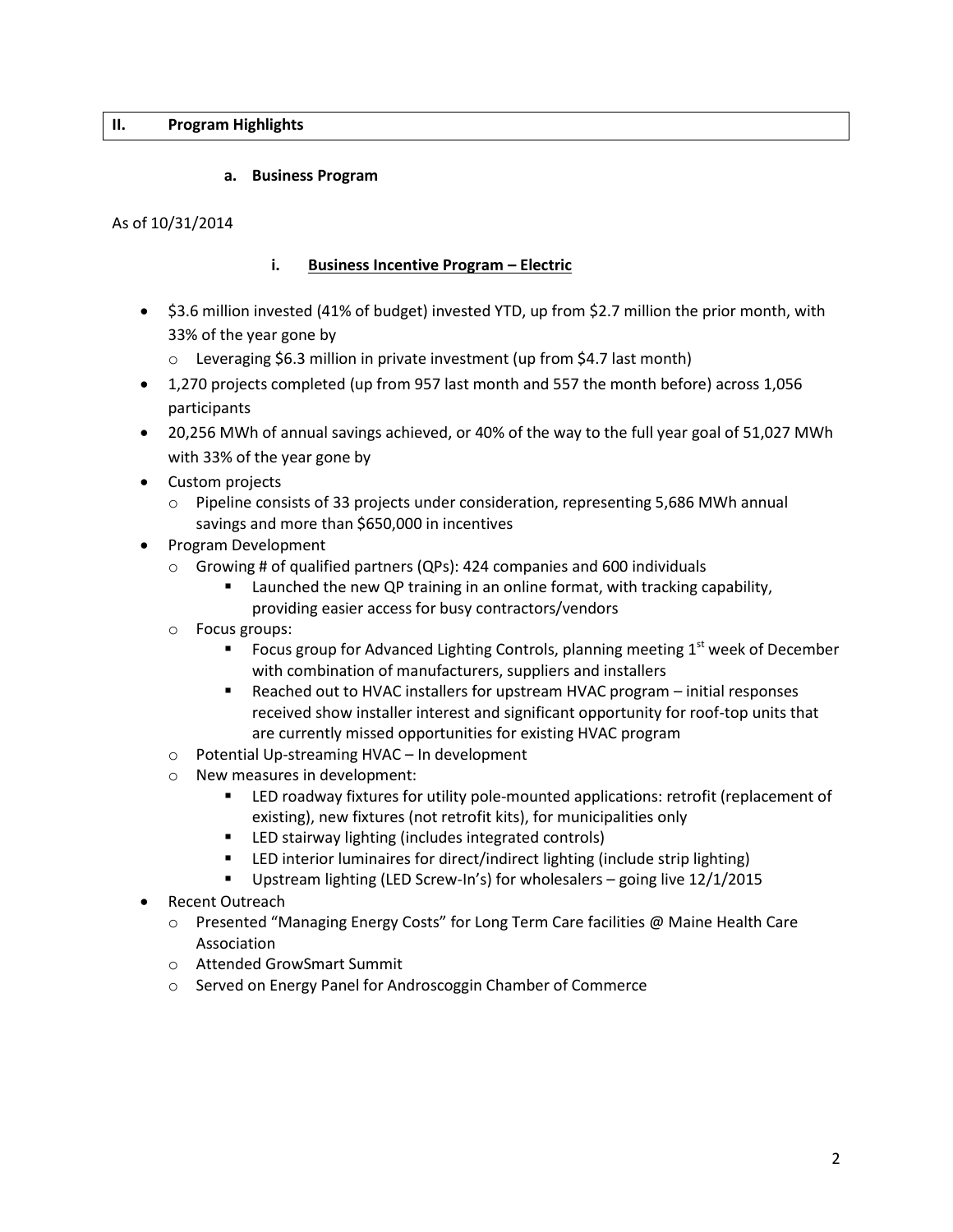# **ii. Business Incentive Program – Natural Gas**

- $\bullet$  \$116,000 (15%) of \$500,000 budget expended with 33% of the year gone by
- 22 projects completed by 19 participants
- Pipeline of projects:
	- $\circ$  13 projects representing \$27,350 in incentives and 394,656 Therms in annual savings
- Outreach:
	- o New Efficiency Maine ads are appearing in Unitil territory
	- o Staff met with Unitil representatives to discuss collaboration promoting Efficiency Maine programs and efficiency upgrades

#### **iii.** Business Incentive Program – RGGI

- 157 ductless heat pumps installed
- \$259,000 (32%) of annual program budget invested at 33% of the year gone by
	- o Leveraged \$1.1 million in private investment

#### **iv. Multi-Family Program**

#### As of 11/14/2014

- 7% of annual goal for number of units improved with 35% of the program year passed.
- The Prescriptive Path is now open to all Qualified Partners and Residential registered Vendors.

# **v. Large Customer Program**

#### As of 11/14/2014:

#### Electric Savings PON

Outreach Activities of note since the last board meeting (roughly a month):

- Maine Hospital Association CEO meetings: In the last six weeks we have meet with over 20 Hospital CEO in Regional meetings in Houlton, Bangor, Lewiston-Auburn, and Biddeford
- Met with very large customers (one considering a very large CHP investment, another considering a major investment in modern pumping technology
- The Delivery Team (DT) approved one Technical Assistance application bringing the total for the year to seven
- The DT conducted 3 scoping audits bringing the total on the year to 10
- Program is forecasting that we will complete the year committing \$8.07 million
	- o 68% of goal, but taking significant advantage of the long term contract
	- o This amount is based on probability of close from the total of \$12.3 million in the pipeline
- We are forecasting that we would end the year with 126,000 MWH is annual savings
	- o Pro-rated based on probability of close from the total of 168,000 MWH/year in the pipeline
	- o Projects committed YTD will save 84,000 MWH per year
- YTD, program has committed \$2.9 million, 25% of the way to goal with 40% of the year gone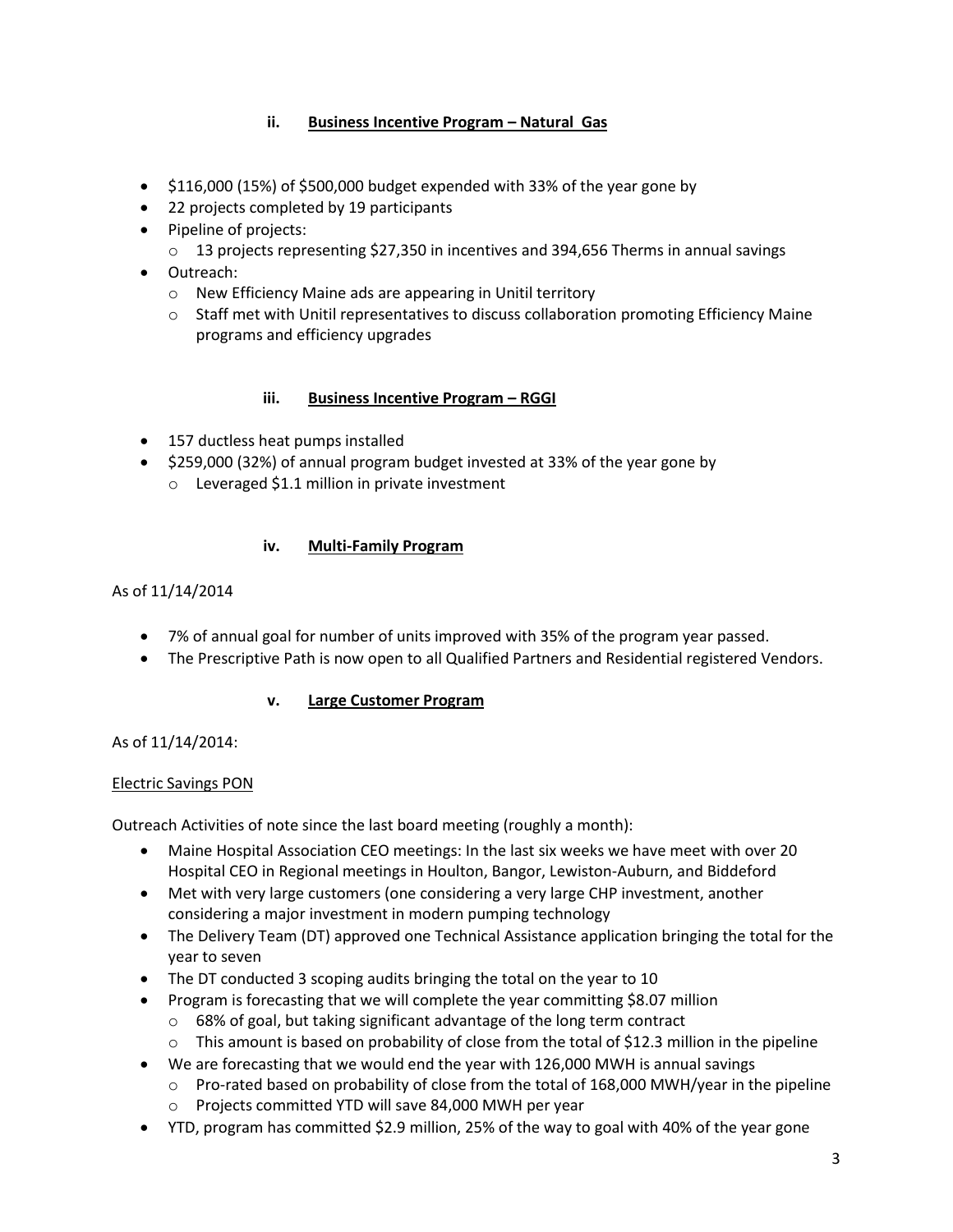# Large Customer GHG PON

- We have \$1.3 million in the pipeline pro-rated on based on probability of close that is only \$731,000
	- $\circ$  \$1.3 million is 31% of the goal of \$3.9 million
- The GHG PON has been the priority for outreach in the last month and while we have found additional projects most of the prospects have fallen out of the pipeline because they have a payback before incentive of less than a year
- The program is looking at changes to the PON that would allow the DT to focus on a different set of technologies than we currently have been targeting
	- o Planning to roll out these changes in early December

# **iv. Small Business Direct Install**

# As of 10/31/2014

- 32 projects complete since September launch o Invested \$158,900 in incentives, saving 327,900 kWh per year
- 82 projects in the pipeline
	- o Forecasting \$500,000 in incentives used and saving 1.26 million kWh per year with these projects in the pipeline
- Launched Program in Houlton (October 21-22)
	- o 2 Kick-off events yielded 34 initial sign-ups
	- $\circ$  Boy Scouts service project schedule for Week of Nov 17<sup>th</sup>
- Launching Program in Western Maine (Norway, Poland, Mechanic Falls, Oxford, Paris) beginning November 17<sup>th</sup>

#### **v. Commercial New Construction (Maine Advanced Buildings – MAB)**

- Pipeline includes
	- o Cobscook Learning Center (10,000 sq ft) and
	- o Wells High School (85,000 sq ft),
	- $\circ$  both projects are still actively moving forward and in the design match phase and preparing submittals
	- o Dropped two projects from the pipeline for lack of progress on holistic, custom approach; project developers opting to pursue upgrades through prescriptive measures in the Business Incentive Program
- Outreach:
	- $\circ$  Held discussions on 9 buildings of interest, but have not seen a commitment for participation.
	- $\circ$  Underway with plan to reach out to A/E firms, previously contacted in the spring, for status update on potential projects and feedback on program requirements.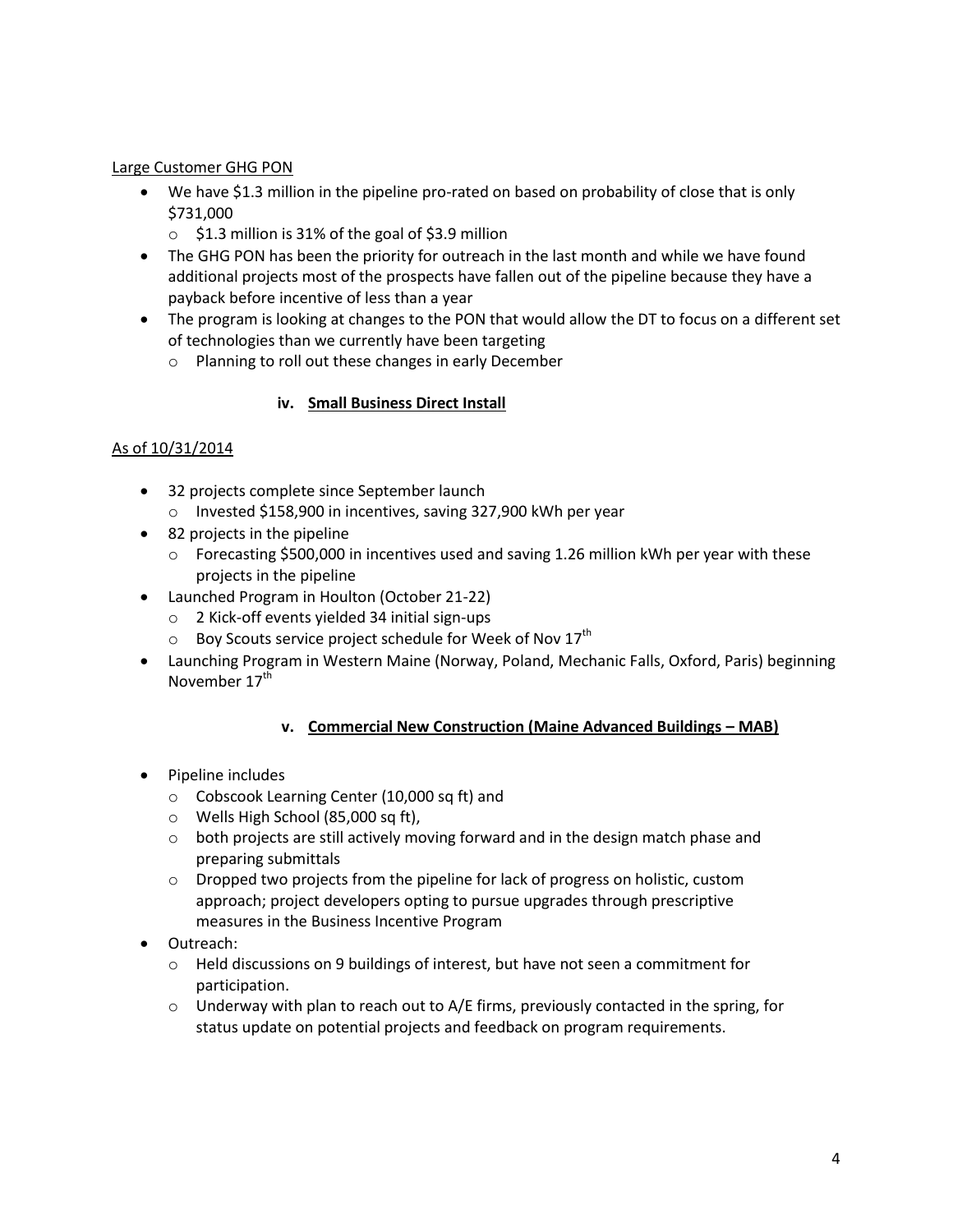# **b. Residential**

# **i. Home Energy Savings Program**

#### As of 10/31/2014:

#### HESP Incentives

- 4,400 rebates have been issued YTD with a total incentive amount of \$3.2 million expended YTD
- Insulation
	- o 700 air sealing and assessments completed
	- o 425 envelop insulation measures completed
- 3,250 heat pumps have received rebates YTD accounting for half the incentives
- 92 Unitil Natural Gas projects are picking up
	- o \$59,000 inincentives
- Other Central Heating Systems
	- o 130 central pellet boilers and 19 geothermal heat systems installed
	- o 285 central high-efficiency boilers and furnaces installed
- Program Design Issues
	- $\circ$  On November 12, Staff instituted three minor modifications to the HESP program guidelines based on comments received from stakeholders and two discussions at the Board's Program Committee:
		- Wood and pellet stoves rebate is increased to \$500 for eligible units/installations
		- Pellet boilers and Geothermal rebate is capped at 1/3 of total project cost, not to exceed \$5,000; a grace period is in place for projects contractually committed to as of the announcement of the modification
		- Geothermal Heat Pumps the eligibility requirement requires an ENERGY STAR Tier 3 rating and eliminates the former requirement of a COP of 4.0 or greater

#### **ii. Residential Lighting and Appliance Program**

# As of 11/14/2014:

# Lighting

- Nearly 1.4 million bulbs have been moved YTD, up from 857,000 last month, and 114% of goal for this point in the year
- Program has met 62% of annual savings goal (64.7 million kWh) with 41% of the year gone by
- \$4.38 million of the budget has been invested, which is 110% of investment pace and forecasting ending the year at 100% of investment goal (\$8.8M goal)

#### Appliances

- 606 heat pump water heaters have been installed YTD
- 17% of annual savings goal completed with 38% of the year gone by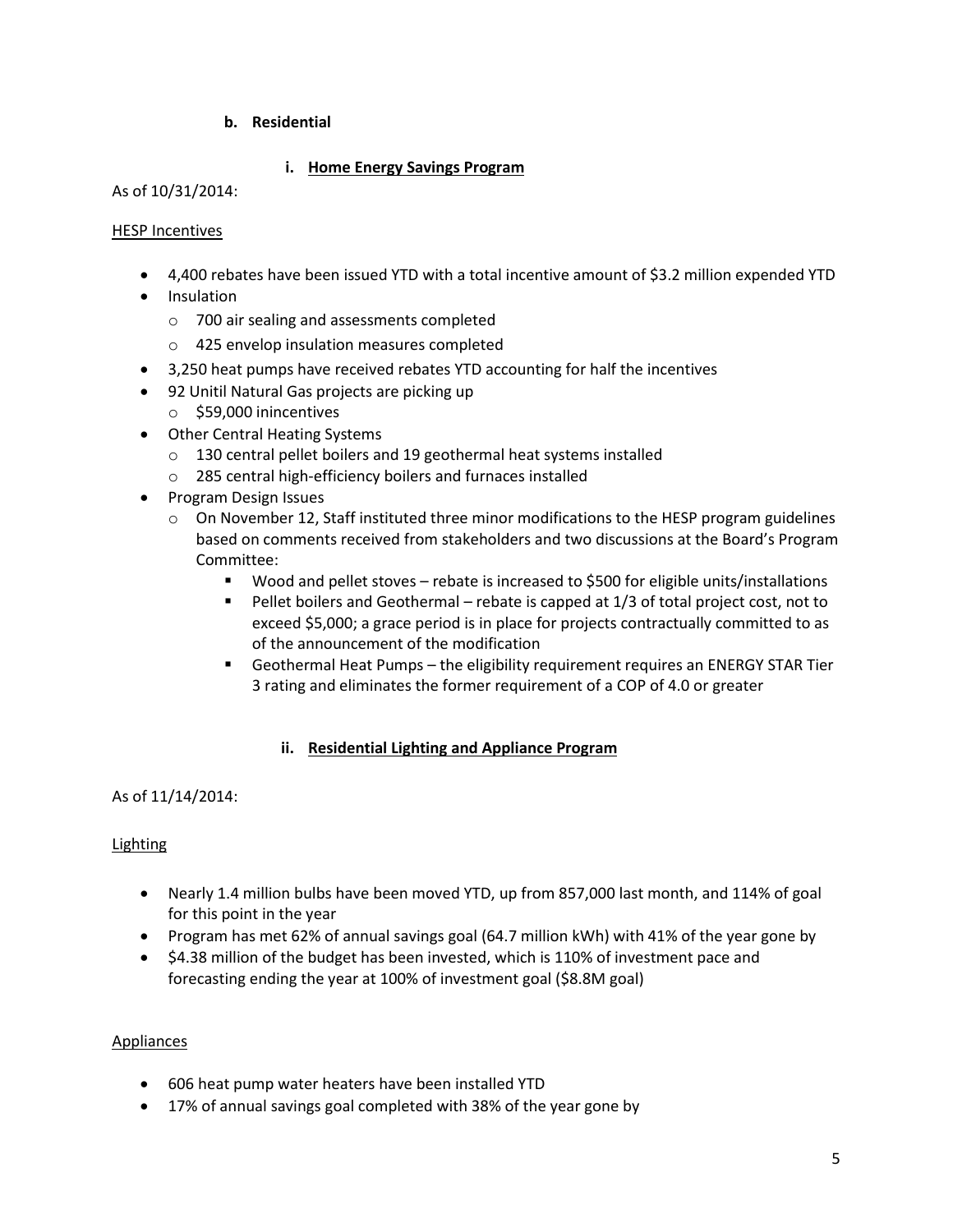- \$277,000 has been expended, 87% of goal for this point of the year, from a revised budget allocation of \$1.64 million
- New rebates for washers, dehumidifiers, room air purifiers are live in stores now
- HPWH mark downs will launch very soon
- Additional measures under consideration include: programmable thermostats, aerators, low flow showerheads, tank wrap and pipe wrap

# **iii. Low-Income (electric, natural gas, and "any fuels")**

# As of 11/14/2014:

# Electric

- A portion of the Retail Lighting Program budget is being funded with electric conservation funds earmarked for the benefit of low income customers;
- CFLs are being distributed through the emergency food system for low income customers (food pantries)
- New bundled measure of Heat Pump Water Heater plus CFLs will launch in mid-January, 2015

#### Natural Gas/Unitil Only

- $\bullet$  \$77,000 expended to date out of full year budget of \$82,000
- 172% of energy savings goal achieved
- 21 units weatherized

#### Any Fuels Initiative (RGGI Funded)

- 115 mini-split heat pumps installed YTD (up from 65 last month) toward a yearlong goal of 152
- Average cost for unit, including installation, is \$2,362 per unit
- \$365,000 invested in heat pump installations expended YTD from annual budget of \$500,000

# **c. Strategic Initiatives (Cross Cutting)**

# **i. Evaluation & Data Analysis**

• No updates to report

# **ii. Innovation Pilots**

No updates to report

# **iii. Forward Capacity Market**